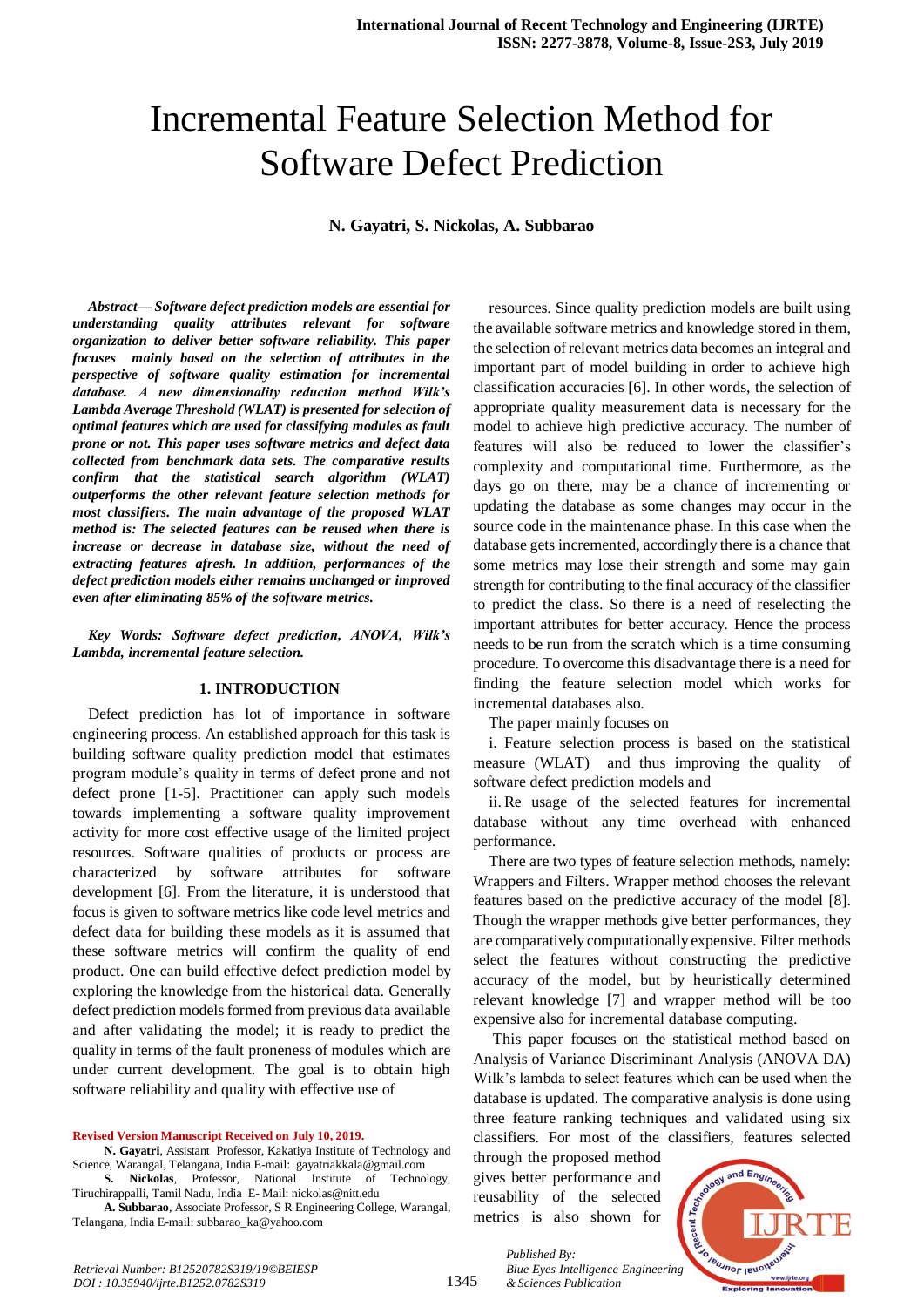incremental database. Software defect prediction datasets are used for evaluation of feature selection and classification techniques. Further experimental analysis shows that the performance of the model remains almost same even after removing over 85% of the attributes from the original dataset or even improving in some cases. It is uncovered that a reduced search space neither declines the outcomes of the feature subset selection methods, nor does it poorly affect the predictive performances of the classification models. In fact, the subsets of software attributes are obtained from the reduced search spaces and they are more relevant to the class (fault-proneness label) attribute.

The paper is organized as follows. The next section discusses the literature survey of feature selection in software defect prediction followed by the proposed methodology and Experimental Analysis, and finally the paper concludes with a discussion of results.

#### **2. RELATED WORK**

Software defect prediction is important for effective resource utilization and for aiding of project managers. Recently Data mining techniques are applied for software defect predictions. The high dimensionality of data is one of the demanding problems in data mining process. It needs lot of computation throughout the learning process and also high dimensionality degrades the performance or results of learning algorithm. One of the effective methods for handling high dimensionality of the data is a feature or attribute selection method which reduces irrelevant and redundant attributes. Feature selection is one of the data preprocessing step which is performed before actual learning task in the data mining process. Feature selection techniques are generally divided into two groups: wrapper-based and filter-based [7-8]. The key factor of the filter-based approach lies in its faster computation compared to wrapper based approach. Many applications of feature selection are available in various fields have been reported [9-12].

Hall and Holmes [13] investigated six feature selection methods which produce ranked attributes and applied these methods on several UCI machine learning repository. The main focus of feature selection is in identifying the condition of patient for cardiac pacemaker implantation and is studied by Ilczuk et al. [14]. The importance of feature selection in text mining is studied by Forman [9]. Recently the feature selection techniques have been used widely in software quality domain for prediction of better software quality and reliability. Rodr'iguez et al. [15] stated that the reduction in feature set or dataset maintained the prediction capability of the original datasets while using fewer attributes. He applied three filter based approaches and two wrapper based models for five software engineering datasets. Importance of feature selection for software cost/effort estimation is studied by Chen et al., [16]. They used COCOCMO-1, COCOCMO-2 datasets and recommended the feature selection in cost modeling, particularly when dealing with very small datasets and concluded that reduced datasets could improve the performance. Pizzi et al. [17] explained a stochastic metric selection method identifies subset which is most effective in prediction of software module complexity. Three benchmark datasets have been used for evaluation of classification method. Jong et al. [18] used SVM's for feature selection in the context of text mining in which attributes have binary value. In a recent study [19], the author has studied feature selection techniques with filter based approaches for defect prediction and concluded that performance of classification models either improved or not effected when only 15% of the original features were included. However the disadvantage of ranking approaches used in filter methods is to decide the numbers of features are to be used for classification. There is no known theory that particular numbers of features are to be used for better classification accuracy. Also, they cannot be used for incremental database as the features themselves may lose their power as the number of instances increased or decreased in the database. This disadvantage is overcome by the proposed method of this paper, and also the time taken is reduced for selection of best features even for the incremental database. In recent years incremental feature learning is being given attention, the learning algorithm is designed with an effective feature selection algorithm which can handle updated features [20]. However, incremental learning cannot handle feature selection for incremental database. Also the incremental feature selection has not been addressed till now as far as literature is considered for software defect prediction and this paper proposes the reusability of the extracted or reduced features by using the statistical feature selection method, which works when additional records or instances are added.

## **3. RESEARCH METHODOLOGY**

This paper proposes a statistical measure based approach using Wilk's Lambda Average threshold Technique (WLAT) which reduces the features in the search space and selects the optimal feature set which can be used for the incremental database also.

## *3.1 ANOVA Discriminant Analysis*

ANOVA Discriminant Analysis (ADA) method uses single dependent continuous variable and make use of more than one independent categorical variable. The ADA is an exceptional statistical method for classification as it provides the relation of features among groups and within-groups. ANOVA is a special form of the General Linear Model. It can be written as

$$
y = Xb + e \tag{1}
$$

where, X is a matrix with predictors or Independent Variables (IVs), y is a Dependent Variable (DV), b is a vector of regression coefficients (weightings) and e is a vector of error terms. ADA is a procedure which determines whether differences exist among two or more population means by analyzing the within-group and between group variances. For classification, SPSS tool is used [21], where a dependent variable signifies 0 for Not Fault prone (NFP) and 1 for Fault

Prone (FP). The features are treated as independent categorical variables. The ADA classifier predicts the

*& Sciences Publication* 

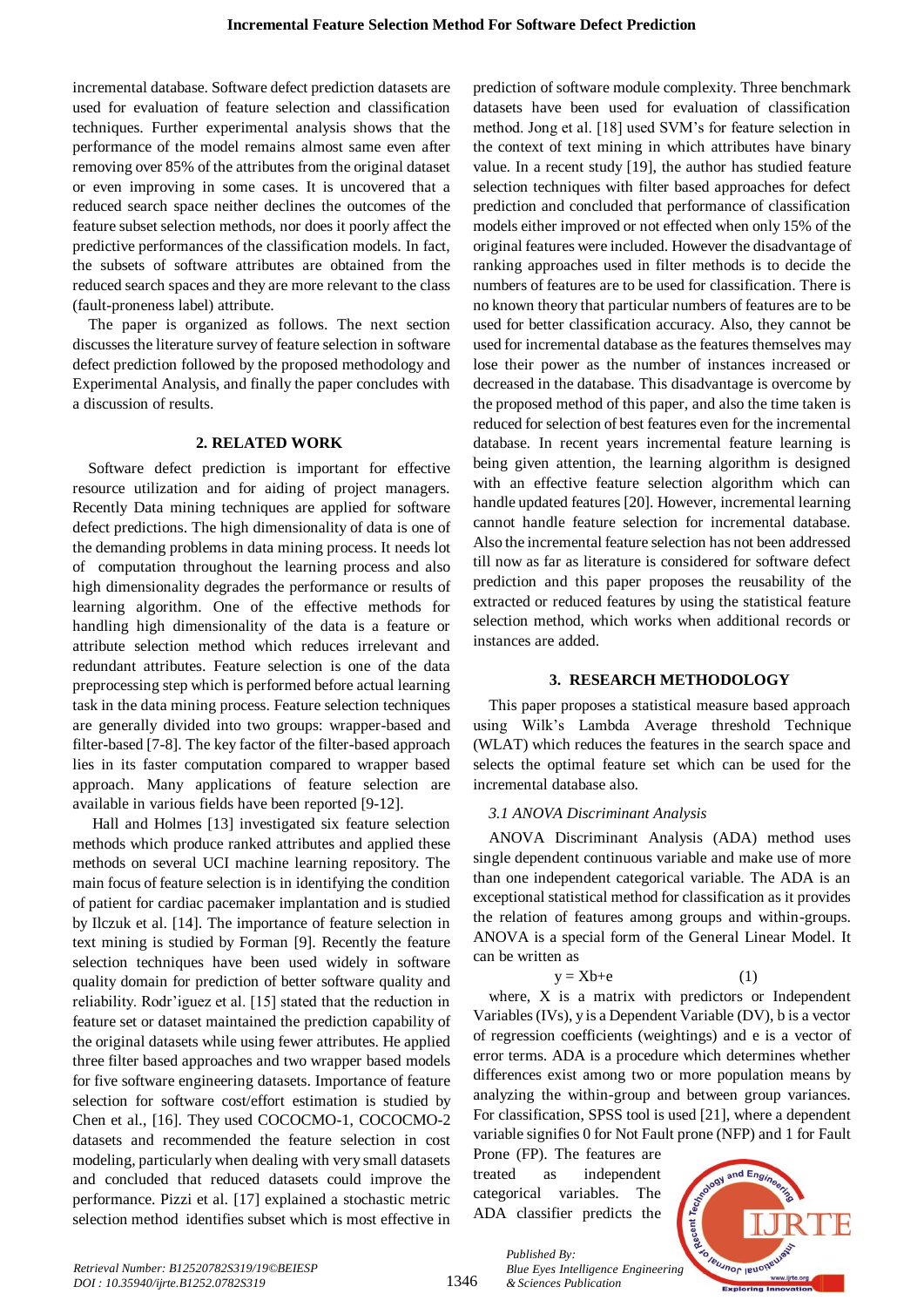discriminating power for each feature for classifying the modules either as Fault Prone (FP) or Not Fault prone (NFP).

In this paper, Wilk's lambda measure is used for checking the classification capability of various features. Wilks lambda is very much useful for testing the null hypothesis in which populations have identical means on D (discriminating function). Wilks' lambda is defined as the ratio of within-group sum of squares to the total sum of squares.

Wilk's lambda,

$$
\lambda = \frac{ss\_withingroup}{ss\_total}
$$
 (2)

For each feature, Wilk's lambda measure can be calculated using Eq. (2). The low Wilk's lambda indicates high classification capability of the feature. Hence, the Wilk's lambda statistic measure obtained by ADA is used to calculate the classification capability of each feature and its significance in classification accuracy.

#### *3.2 WLAT Feature Reduction Technique.*

The goal of this proposed method is to reduce the number of features used for classification of defects. In this method, the Wilk's Lambda statistics for all features are obtained and average is calculated. The average Wilk's lambda statistic measure is obtained by equation (3)

$$
\lambda avg = \frac{\lambda f 1 + \lambda f 2 + \dots \lambda f n}{n} \tag{3}
$$

where λf is Wilk's lambda statistic for each feature. Using the calculated average value, the number of features for classification is reduced. The algorithm for feature reduction is given below.

\_\_\_\_\_\_\_\_\_\_\_\_\_\_\_\_\_\_\_\_\_\_\_\_\_\_\_\_\_\_\_\_\_\_\_\_\_\_\_\_\_\_\_\_\_

Algorithm

Input:

- 1. D Dataset with Features  $F_i$  where  $j=1...$  m with (i) Each instance  $x \in D$  is assigned to one of the two classes  $c(x) \in \{FP, NFP\};$
- (ii) The value of attribute  $F_i$  for instance x is denoted as  $F_i(x)$ ;

Method

1. Find the accuracy of D using ADA and store in variable ACC.

2. For each 
$$
F_j
$$
,  $j=1$  .......mm do  
Calculate  
by  $Wilk's$  lambda  
by  $Within$  group

*ss total*  $j = \frac{ss\_withingroup}{s}$  $\overline{a}$  $\lambda j = \frac{ss}{s}$ for all the

features

3. Set R  $\{\lambda_i\}$  where j=1 to m

4. Calculate average, 
$$
\lambda_{avg} = \frac{\sum_{j=1}^{m} \lambda_j}{m}
$$
,  $\forall$ 

 $\lambda_j \in \mathbb{R}$ , m= number of features

5. T  $\leftarrow \lambda_{\text{avg}}$  /\* Fix  $\lambda_{\text{avg}}$  as the threshold T \*/

- 6. Reduce the feature set by considering  $λ<sub>j</sub> \leq T$
- 7. Store the reduced feature set R where  $R = \{\lambda_j / \lambda_j \leq$ where  $j$  is the index of reduced features
- 8. Find the accuracy of reduced feature set R using ADA store in ACC1.
- 9. If  $ACC1 \geq ACC$  Repeat steps 3 to 8 for reduced set R. 10. Else OPS  $\leftarrow$ where OPS is the

optimal feature set

Output:

The optimal feature set

\_\_\_\_\_\_\_\_\_\_\_\_\_\_\_\_\_\_\_\_\_\_\_\_\_\_\_\_\_\_\_\_\_\_\_\_\_\_\_\_\_\_\_\_\_\_ This paper considers four datasets; the details of data sets are given in table 4 .For each dataset, λavg is calculated for the features present. According to the algorithm presented above, the number of features is reduced and stored as subset of features as WLAT level 1. Accuracy is found for the subset features, if found good next WLAT level features are selected using the same procedure. The procedure continues until a single feature is obtained or the accuracy for different subsets levels is same. If the accuracy is same or has a slight variation for the subsets, then the subsets with minimum number of features are selected for experimental purpose and better results are achieved. The details of number of features selected through WLAT method for PC1 dataset are given in Fig. 1, the different WLAT levels are obtained and also feature set with minimum number of features is selected according to the accuracy of the feature set. From the Fig. 1, it is understood that only four features are enough for better prediction and collection of those four features are sufficient for that particular project. This will further improve the classification speed and also relatively reduces the computational cost and complexity. Also, this method can be successfully be implemented for incremental database also.

In WLAT Level 1:  $\lambda$  avg = 0.811 Number of features (Reduced set) =13 (out of 21)  $Accuracy = 93.4%$ In WLAT Level 2:  $λ$  avg = 0.657 Number of features (Reduced set) =  $6$  (out of 13) Accuracy=93% In WLAT Level 3:  $λ$  avg= 0.6 Number of features (Reduced set)  $=$  4 (out of 6) Accuracy=93.4%

**Fig. 1 Classification accuracies of original and reduced features**

**TABLE 1. Details of number of features selected and their Wilk's lambda and** 

**their accuracies of different datasets**

*& Sciences Publication* 

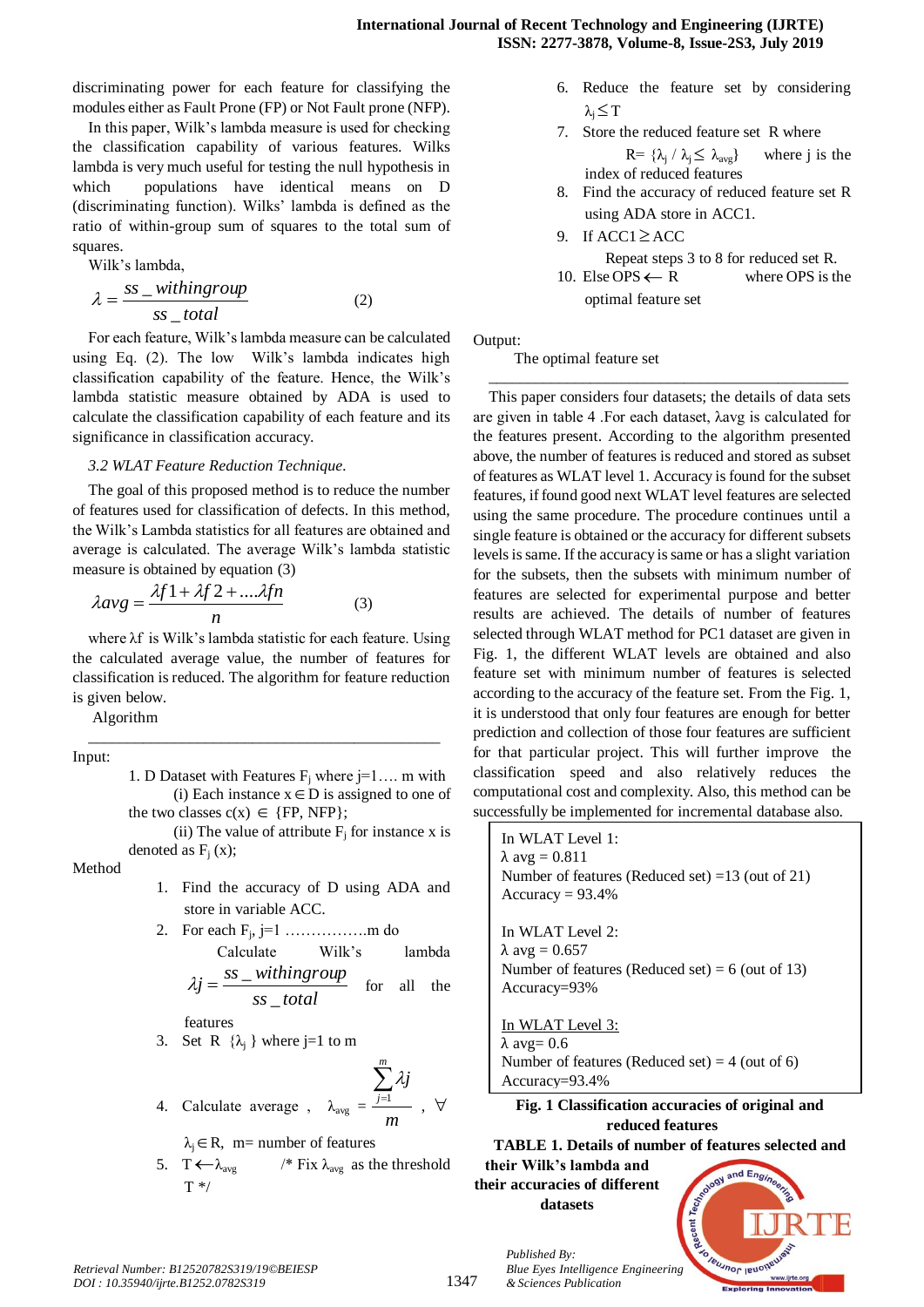| Dataset name         | KC <sub>2</sub> | <b>JEDIT</b><br>3.2 | PC <sub>4</sub> | PC1   |
|----------------------|-----------------|---------------------|-----------------|-------|
| Original<br>features | 21/21           | 20/20               | 37/37           | 21/21 |
| <i>&amp;accuracy</i> | 84.4            | 84%                 | 89.7%           | 84.4% |
| $\lambda_{\rm avg}$  | 0.85            | 0.95                | 0.97            | 0.811 |
|                      | 0.81            | 0.89                | 0.95            | 0.677 |
| WLAT<br>level 1      | 12/21           | 9/20                | 17/37           | 13/21 |
|                      | 84.4%           | 79.4%               | 89.0%           | 84.4% |
| <b>WLAT</b> level2   | 6/12            | 5/9                 | 6/17            | 6/13  |
|                      | 84.4%           | 79.8                | 88.7%           | 84.4% |
| WLAT level 3         | 4/6             | 3/5                 | 6/6             | 4/6   |
|                      | 84.4%           | 79.0%               | 88.7%           | 84.4% |

In the table1, classification accuracies for the original feature set and reduced feature set is shown for different datasets. For some datasets even though there is a slight variation between original feature set and reduced feature set (0.2-0.3), the minimum number of features are selected as optimal features because the difference is negligible. Experiments are done with those features and better performance is observed.

From the table 6, it is observed that for KC2 dataset, only four features out of twenty one are selected. In JEDIT 3.2 dataset only 5 out of 20 are selected as optimal features and for PC4 dataset only 6 features are selected out of 37 features as optimal features.

# **4. EXPERIMENTAL DESIGN**

# *4.1 Feature Selection Techniques and Classification Models Considered*

In this paper, many feature ranking techniques are used, and all these are based on filter-based feature ranking techniques. In these types of filters, no learners will be involved. Descriptions about these techniques are specified in the next subsections.

Feature ranking techniques evaluate attributes based on certain specified criterion and rank the attributes accordingly. However, it was observed that sometimes an attribute may not be useful by itself, but it will have greatest impact when it is combined with other attributes. Feature subset selection approach of by searching and selecting subsets of attributes that collectively have good performance. Attribute selection can also be divided into wrappers and filters [22]. This paper considers only filters instead of wrappers for feature selection for comparison with the proposed work. The reasons include that (1) the use of wrappers would be too complex for inclusion in our case study; (2) Though they give better results comparatively they are computationally costly; and (3) the wrappers depend on specific learner and this will make difficult to find best suitable wrapper since many learners are available to choose from.

## *4.2 Feature Selection techniques*

For the experimentation, Chi square method (CS)[23], RELIEF [25] Support Vector Machines (SVM)[26] filter methods are used , WEKA, an open source data mining tool is used. All the classifiers and feature selection techniques are experimented using default parameters in WEKA [24].

# *4.3 Classifiers*

The six classifiers used in this study are Naïve Bayesian (NB), Multi-Layer Perceptron (MLP), SMO, Classification via Regression (CvR), Radial Bias Function Network (RBFN) and Instance based K Nearest neighbor (IBK) [27-32]. These techniques can be used based on their use in software engineering. The fact is that, they do not have a built-in attribute selection capability. In general, default settings of these learners are considered as specified in WEKA [24]. However, changes to default parameters were obtained in response to significant improvement in classifier performance.

# *4.4 Performance Metrics*

Different performance measures shown in table 3 are used in data mining to evaluate the classifier. For classifier prediction, there are four possible outcomes: true positive (TP), false positive (FP), true negative (TN), and false negative (FN). Using these, a two by two matrix called confusion matrix is formed which is described in table2. The four values  $|T P|$ ,  $|T N|$ ,  $|FP|$ , and  $|FN|$  are specified by the confusion matrix and they become basis for several other performance metrics. These metrics are frequently used in data mining and machine learning.

| 1 АРЕЕ 2. Социвюц піаціх |                 |           |  |  |
|--------------------------|-----------------|-----------|--|--|
|                          | Obtained result |           |  |  |
|                          |                 |           |  |  |
| Correct result           |                 |           |  |  |
|                          | <b>TP</b>       | <b>FP</b> |  |  |
|                          | FN              | TN        |  |  |

 $TAPLE 2.$  Confusi

By combining values in the confusion matrix in table 2 composite measures are calculated. In case of imbalanced data which is proportional to the class distribution (where code is viewed in two classes – faulty or non-faulty), the above measures are very useful.

Accuracy (acc) [33], Area under Curve (AUC) [34],recall and precision are widely used in all kinds of data mining classifiers.

TABLE 3. Different performance metrics

*Published By:*

*& Sciences Publication* 



*Retrieval Number: B12520782S319/19©BEIESP DOI : 10.35940/ijrte.B1252.0782S319*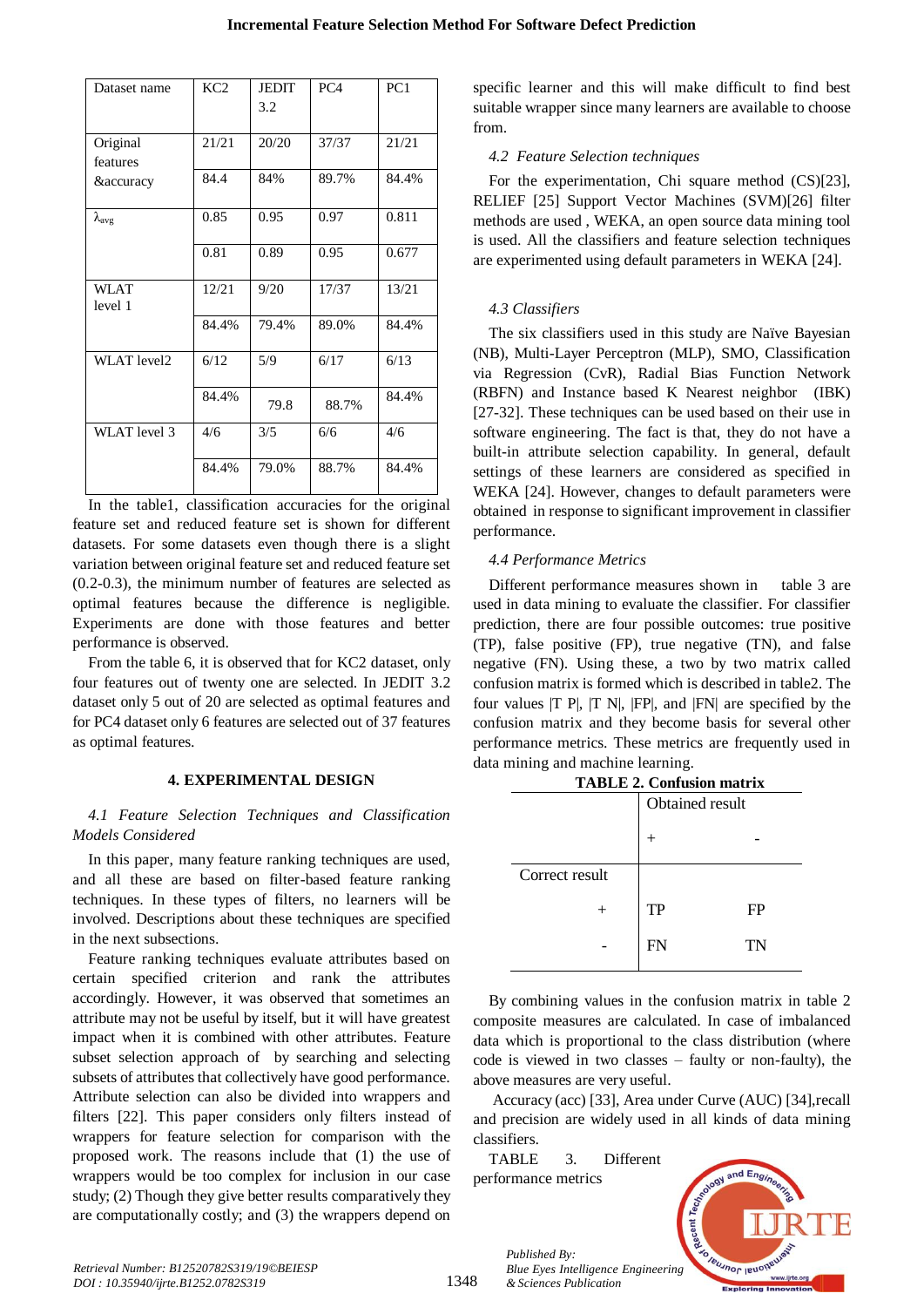| Recall<br>pd (probability of<br>detection)<br>Sensitivity | $TP / (TP + FN)$                               |
|-----------------------------------------------------------|------------------------------------------------|
| Precision                                                 | $TP / (TP + FP)$                               |
| pf (probability of<br>false alarm)                        | $FP / (FP + TN)$                               |
| Specificity                                               | $TN / (TN + FP)$                               |
| F-measure                                                 | 2 x Recall x Precision)/<br>(Recall+Precision) |

| Accucy                               | $(TN + TP) / (TN + FN + FP + TP)$                                         |
|--------------------------------------|---------------------------------------------------------------------------|
| Receiver operating<br>characteristic | A graphical plot of the sensitivity<br>(or pd) vs.<br>specificity (or pf) |

This paper uses ROC as the performance measure for the evaluation of the proposed method

## **5. EXPERIMENTAL ANALYSIS RESULTS**

## *5.1 Software Measurement Data*

Experiments are conducted and defect data collected from four real-world software projects, including NASA software projects. PC1, PC4, KC2 and JEDIT3.2 have been used in this research work. These projects include static code features and combination of static and design features along with object oriented metrics. These are combination of product, process and execution metrics. In a program module, the dependent variable is the class of that program module. A module with one or more faults is considered fp (fault prone) and nfp (not fault prone) otherwise. For JEDIT, we prepared the dataset and assigned final class by considering the number of bugs in the last column. If at least one bug is present, then that module is considered as fault prone else not fault prone. PC1, KC2 contains 21 features, JEDIT contains 20 features and 1 class and these are object oriented features and PC4 contains 37 metrics which are combinations of different metrics. Description of datasets is given in table 4.

## *5.2 Experimental Results*

The practitioner should select number of features for classification before operating on feature ranking technique. From the literature survey, it is understood that, no guidance is provided for selecting the appropriate number of features.

| 1 ADLE 7. Dataset uesei iption |                      |                      |                |  |  |  |
|--------------------------------|----------------------|----------------------|----------------|--|--|--|
| Dataset                        | N <sub>o</sub><br>of | N <sub>0</sub><br>of | of<br>No       |  |  |  |
| name                           | attributes           | defective%           | not-defective% |  |  |  |
|                                | with                 |                      |                |  |  |  |
|                                | instances            |                      |                |  |  |  |
| PC <sub>1</sub>                | 21/947               | 6.94                 | 93.05          |  |  |  |
| KC <sub>2</sub>                | 21/487               | 16.5                 | 84.5           |  |  |  |
| JEDIT.2                        | 20/333               | 40.3                 | 59.7           |  |  |  |
| PC <sub>4</sub>                | 37/1255              | 20                   | 80             |  |  |  |

**TABLE 4. Dataset description**

To construct Random Forests learners for binary classification, a recent study [35] recommended using features for imbalanced data sets where n is the total number of the independent attributes. Moreover, a preliminary investigation showed that features are appropriate for various learners. Consequently, attributes are chosen for the evaluation purpose. Accordingly the numbers of features are selected for the datasets used.

In this paper, WLAT method is proposed for feature reduction and to select optimal subset features through which search space may be reduced. WLAT is a statistical measure based on ADA. The features selected through the proposed method are compared with the other feature selection method using different classifiers. With four datasets and six classifiers, 12 subsets have been constructed and evaluated where WLAT method performs better in most of the cases or at least comparable. The advantage of WLAT lies in the extraction of features that can be reused again in future when the database gets updated without extracting the components again and again. Generally, as the database increases, the power of the features also changes and accordingly some features may become less important even if they had highest importance before updating. Hence, to achieve better classification accuracy, high power features have to be selected and feature selection must be done from the beginning, which is time consuming because same task has to be repeated for the same number of attributes. But in case of WLAT even if the database is updated, the previously selected features can be used as the best features and high accuracy can be obtained using them and time for feature selection can be reduced. This method also can be called as Hybrid search algorithm because it reduces the search space according to the WLAT method and then selects an optimal feature subset which gives highest classification/prediction accuracy. The other feature selection algorithms are based on ranking of features. Hence, as the database gets incremented ranking of features differs and feature selection process is to be performed again to select the best features.

# *5.3 Results of the Feature Selection Techniques*

In order to investigate the performance of our algorithm, the six different models are constructed with data sets consists of selected attributes only. AUC performance metric can be used to evaluate the defect prediction models. The classifier performance results are presented in Figures 2-5. In the experiments, ten-fold cross-validation is used for model training. The values presented in the graphs represent the average AUC for every classification model constructed over the ten-fold cross-validation. All the results of four feature selection techniques over four different software data sets are reported. The results are pictorially represented and they show that proposed method is better in most of the cases and for others it is equally comparable.



*Published By:*

*& Sciences Publication*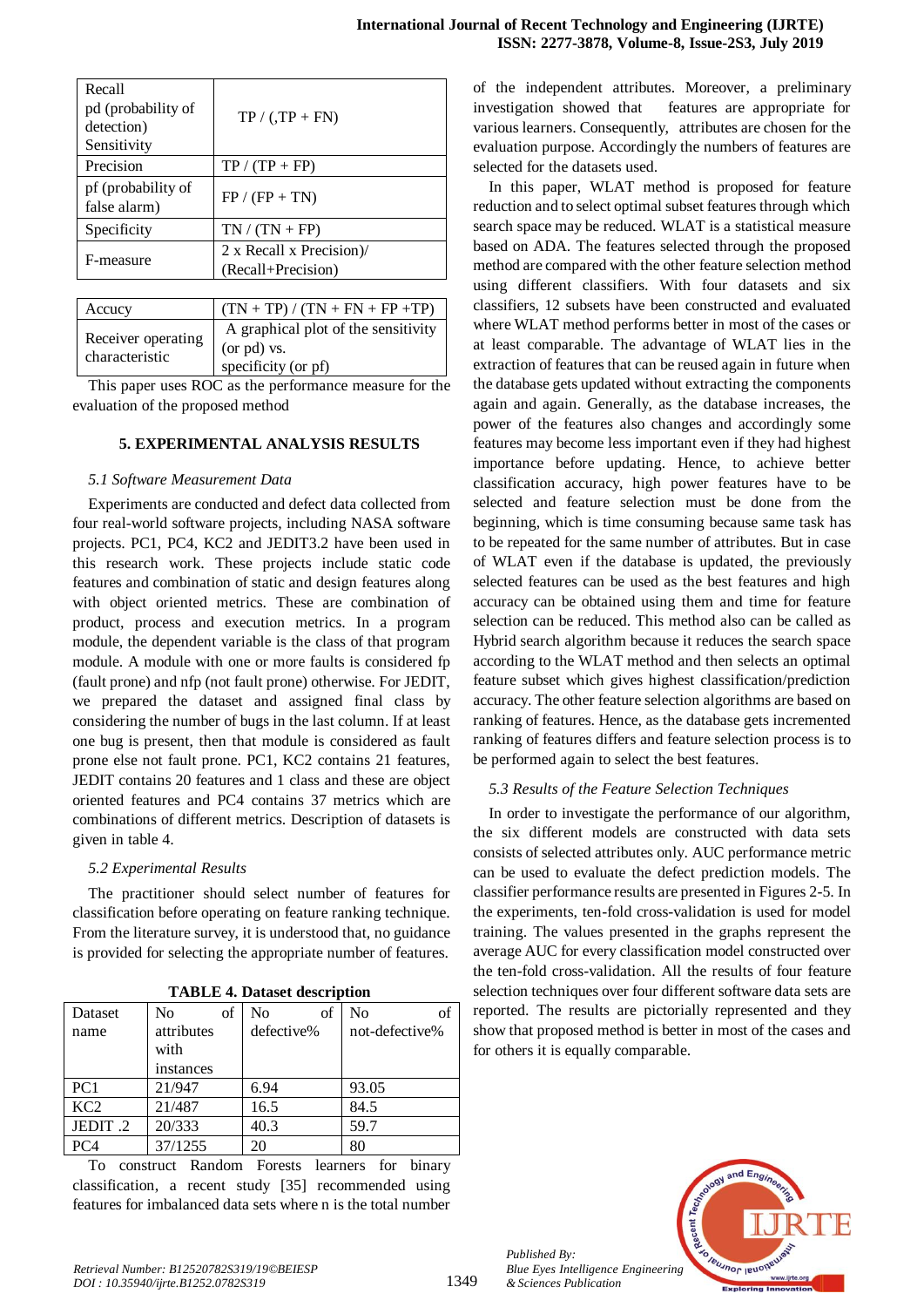

**Fig. 2. Performance in terms of AUC for PC1 dataset**



**Fig. 3 Performance in terms of AUC for KC2**



**Fig. 4 Performance of JEDIT in terms of AUC**



**Fig. 5. Performance of PC4 in terms if AUC**

From the graphs, it is concluded that features selected from the proposed (WLAT) method achieves better AUC values for most of the classifiers, as the features depends on the grouping variable i.e., class variable as it computes the power of attributes using within group variance. Comparatively, in some cases features selected through Chi square [] feature selection technique also has performed better. Hence it can be considered as a good feature selection technique for software defect prediction. The features selected through the other two approaches, i.e., SVM and RELIEF also show good performance comparatively. The AUC values with selected features for different classifiers obtained are in the range of (0.6-0.9). This shows that the selected features are good predictors and can be used for effective defect prediction. Considering Classifiers, SMO performs worst as its AUC is 0.5 and it is constant throughout the database for all classifiers, hence it cannot be practically used for defect prediction. Naive Bayes algorithm performs better for all the datasets as it is highly affected by the percentage of defect modules. Classification via Regression, RBFN and MLP- a neural network algorithm achieves better performance comparatively. The performance of IBK depends purely on the dataset as it selects the nearest neighbors and performs prediction. Hence results may vary according to the data considered for training the model. Other than SMO all algorithm can be considered as good defect prediction models. It can also be mentioned that the classifiers performance is increased even though 85% of attributes are deleted. It is also understood that classifiers performance depends on the dataset it uses and the good feature selection technique. Though the features selected from Chi-square and Relief methods give better performance for some of the algorithms, they cannot be used for incremental database.

#### *5.4 Analysis for Incremental Databases*

In future, the database may be updated with some new records as the software keeps on changing. Updated database may be available for prediction. If the features are to be selected from the updated database, feature selection process

has to be done for finding efficient features as a feature's contribution for final accuracy changes as the number of rows

*& Sciences Publication* 

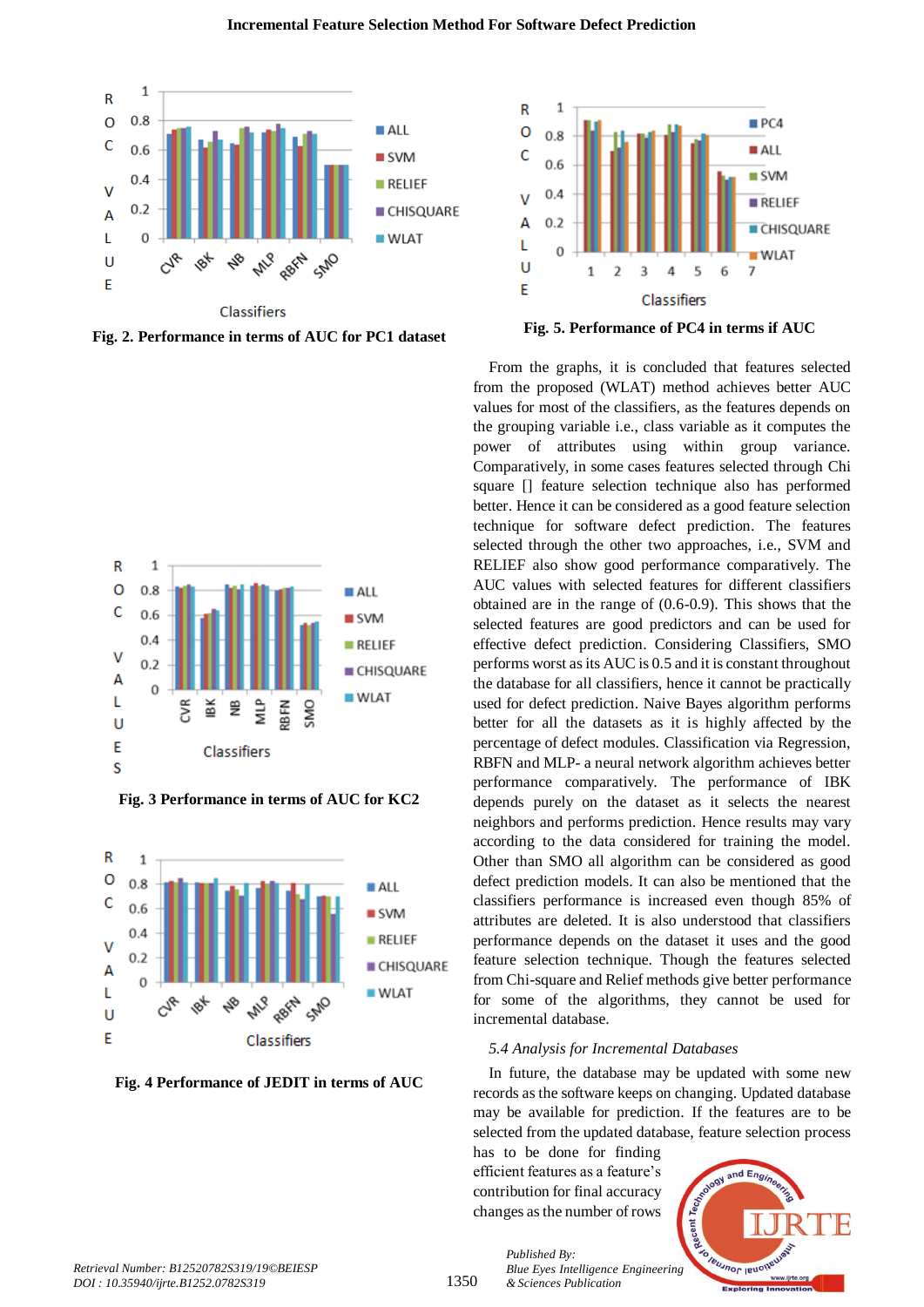are added to the database. The disadvantage of the feature ranking algorithms is they cannot be used for incremental database because the ranking of features changes as the data gets added. Reselection has to be done from scratch, which is a time consuming process. The proposed overcomes this advantage.

The proposed WLAT method allows reuse of the features without extracting again and again for the same database even though it is updated. This is because ADA Wilk's lambda of the features is calculated based on the within group statics by computing each feature a number of times. The average of Wilk's lambda of all the features is taken each and every time and the best features selected based on the accuracy. Once the best features are selected, they can be used even though the database is updated without re performing the feature selection process. This will reduce the time consuming process. Here experiments are done on three datasets. The datasets are updated by adding 10%, 20%, and 50% records to the original data, for updated database the proposed process is applied. The same number of attributes selected before updating the database has been reselected again after updating the database through WLAT method. Considering other feature selection techniques based on ranking, the different features are selected. Experimental results show that performance also increased with the same features using the proposed method. Top ranked attributes have been used for comparison according to features concept for other feature selection techniques. The below tables 5-7 show the attribute id's for each dataset which participate in the feature selection process.



*Published By:*

*& Sciences Publication*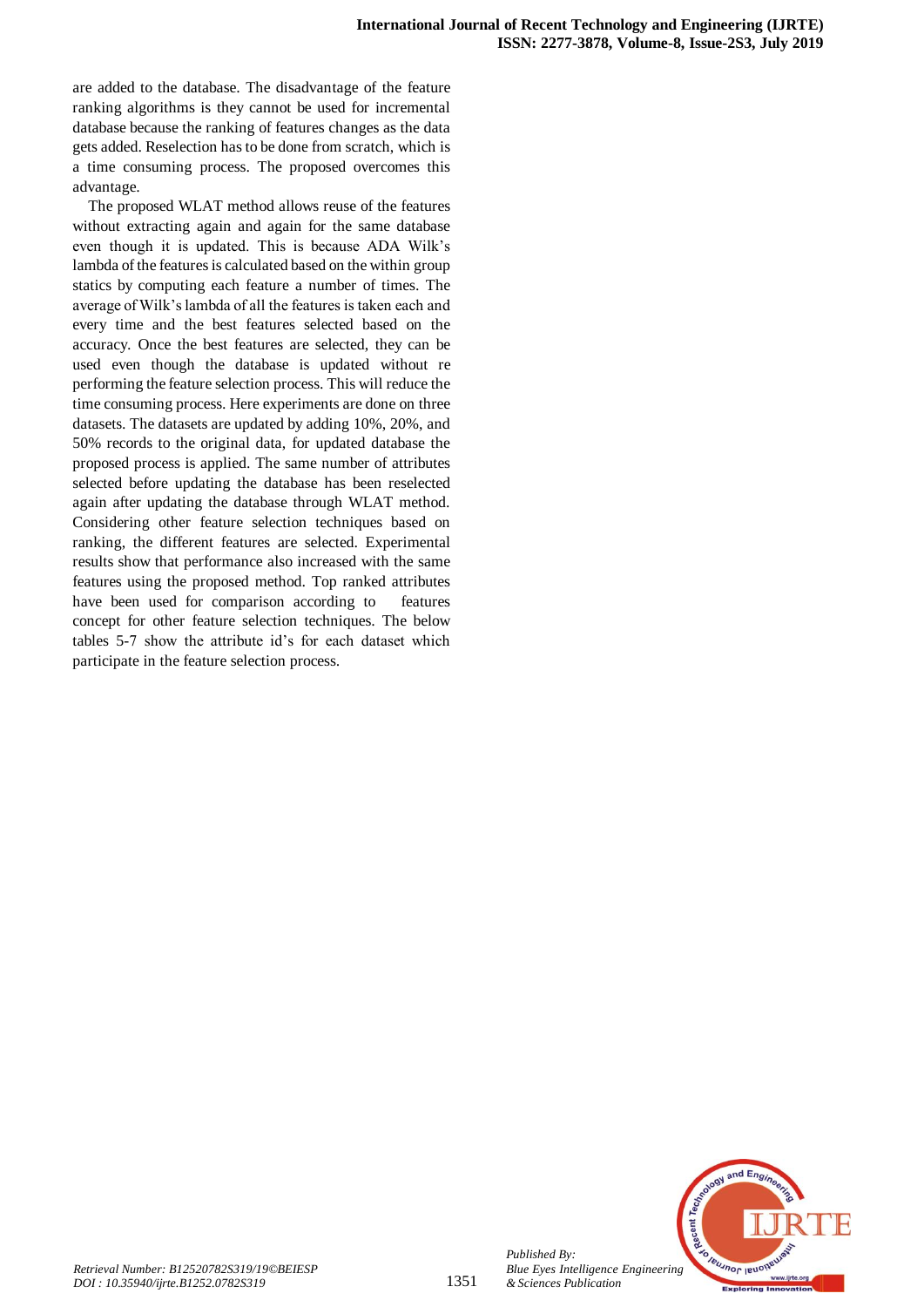In the feature selection process, the rank of attribute id's change after updating records in the database. The databases are updated by adding different number of records to them.

| LADLE 3. LUI GALASCU |                                               |  |  |
|----------------------|-----------------------------------------------|--|--|
| Feature              | Id's of Previous No. of attributes            |  |  |
| selection            | and attributes after updating the             |  |  |
| algorithm            | records                                       |  |  |
| <b>WLAT</b>          | (2,19,16,17)                                  |  |  |
| <b>SVM</b>           | (4,7,14,5,2)/(4,7,14,1,9)                     |  |  |
| <b>RELIF</b>         | $(36, 10, 23, 17, 15) / (36, 10, 17, 23, 15)$ |  |  |
| Chi-square           | (4,36,28,27,10)/(4,36,28,6,9)                 |  |  |

**TABLE 5. PC1 dataset**

#### **TABLE 6. KC2 dataset**

| selection<br>Feature | Id's of Previous No. of attributes and |
|----------------------|----------------------------------------|
| algorithm            | attributes after updating the records  |
| <b>WLAT</b>          | (1,18,16,17)/(1,18,16,17)              |
| <b>SVM</b>           | (11,16,20,18)/(6,20,11,8)              |
| <b>RELIF</b>         | (7,17,14,16)/(7,17,14,9)               |
| Chi-square           | (14,16,15,1)/(14,15,16,18)             |

| <b>TABLE 7:PC4 dataset</b> |  |
|----------------------------|--|
|----------------------------|--|

| selection<br>Feature | Id's of Previous No. of attributes and |
|----------------------|----------------------------------------|
| algorithm            | attributes after updating the records  |
| <b>WLAT</b>          | (18,1,7,8)                             |
| <b>SVM</b>           | (18,3,15,16)/(21,18,16,3)              |
| <b>RELIF</b>         | (7,17,8,9)/(7,17,9,8)                  |
| Chi-square           | (20,18,19,6)/(20,18,11,19)             |
|                      |                                        |

From the tables 5-7, it is understood that there is slight variation in the ranking of attributes for other feature selection techniques, but still the whole process has to be done because it is not fixed that only those attributes get selected. The proposed method overcomes the above problem by using WLAT technique. Hence it can be concluded that the proposed method works well for many classifiers without reselecting the features. The ROC values for different classifiers using different feature selection techniques over the datasets are presented in table 8. The performance of the features selected through proposed method obtains better or equally comparable results with the same number of previously selected attributes. For almost all classifiers, there is an increase in the accuracy with same attributes even when the database is updated compared to original feature set. The very little difference is seen for the proposed feature selection method compared to other feature selection methods; this can be ignored when the time taken for selecting the attributes for existing methods is considered.

The main advantages of WLAT method are

i. Achieving good classification accuracy for most of the classifiers.

ii. Minimum number of features is selected for classification purpose.

iii. Re selecting or Re-extracting of features is avoided for updated database.

iv. It can be successfully used for incremental database.

| PC1ADD                                       | <b>ALL</b> | SVM        | <b>RELI</b>       | <b>CHISQUA</b>              | <b>WLAT</b> |
|----------------------------------------------|------------|------------|-------------------|-----------------------------|-------------|
| <b>ED</b>                                    |            |            | EF                | <b>RE</b>                   |             |
| <b>CVR</b>                                   | 0.71       | 0.81       | 0.83              | 0.81                        | 0.81        |
| <b>IBK</b>                                   | 0.67       | 0.78       | 0.79              | 0.79                        | 0.79        |
| NB                                           | 0.65       | 0.68       | 0.75              | 0.75                        | 0.73        |
| <b>MLP</b>                                   | 0.72       | 0.78       | 0.76              | 0.75                        | 0.78        |
| <b>RBFN</b>                                  | 0.69       | 0.66       | 0.72              | 0.73                        | 0.71        |
| <b>SMO</b>                                   | 0.5        | 0.5        | 0.5               | 0.5                         | 0.5         |
| $\overline{KC2AD}$<br>DED                    | <b>ALL</b> | <b>SVM</b> | <b>RELI</b><br>EF | <b>CHISQUA</b><br><b>RE</b> | <b>WLAT</b> |
| <b>CVR</b>                                   | 0.83       | 0.83       | 0.82              | 0.84                        | 0.83        |
| <b>IBK</b>                                   | 0.58       | 0.63       | 0.64              | 0.65                        | 0.65        |
| NB                                           | 0.85       | 0.8        | 0.84              | 0.8                         | 0.85        |
| <b>MLP</b>                                   | 0.84       | 0.86       | 0.84              | 0.86                        | 0.84        |
| <b>RBFN</b>                                  | 0.8        | 0.78       | 0.82              | 0.77                        | 0.83        |
| <b>SMO</b>                                   | 0.52       | 0.53       | 0.5               | 0.51                        | 0.5         |
| PC <sub>4</sub> AD <sub>D</sub><br><b>ED</b> | <b>ALL</b> | <b>SVM</b> | <b>RELI</b><br>EF | <b>CHISQUA</b><br>RE        | <b>WLAT</b> |
| <b>CVR</b>                                   | 0.91       | 0.91       | 0.83              | 0.88                        | 0.9         |
| <b>IBK</b>                                   | 0.7        | 0.91       | 0.8               | 0.88                        | 0.84        |
| NB                                           | 0.82       | 0.82       | 0.79              | 0.81                        | 0.83        |
| <b>MLP</b>                                   | 0.81       | 0.87       | 0.83              | 0.84                        | 0.86        |
| <b>RBFN</b>                                  | 0.75       | 0.82       | 0.77              | 0.77                        | 0.79        |
| <b>SMO</b>                                   | 0.56       | 0.54       | 0.5               | 0.52                        | 0.52        |

## **TABLE 8: Performance of feature selection techniques for incremental database in terms of AUC**

#### **6. CONCLUSION**

Before training a specified defect prediction model, clever selection of software metrics improves the end result by avoiding redundant and less important features. WLAT feature dimension reduction approach is used in this paper for decreasing the number of features effectively used for defect classification. The proposed WALT method has reduced features according to different datasets and WLAT levels and the classification accuracy obtained is encouraging for different databases. The classification accuracy is compared with recently proposed feature selection techniques such as SVM, Chi-square etc.

The proposed method gives better or same classification accuracy when compared to other methods. The main benefit of the proposed WLAT method is that the preferred selected features can be reused when there is increase or decrease in database size, without extracting components every time. This is shown through the experiments conducted on the updated database. Different feature selection techniques and classifiers have been investigated and concluded that

proposed method is better for most of the classifiers. Also, it is concluded that the



*Published By: Blue Eyes Intelligence Engineering & Sciences Publication*